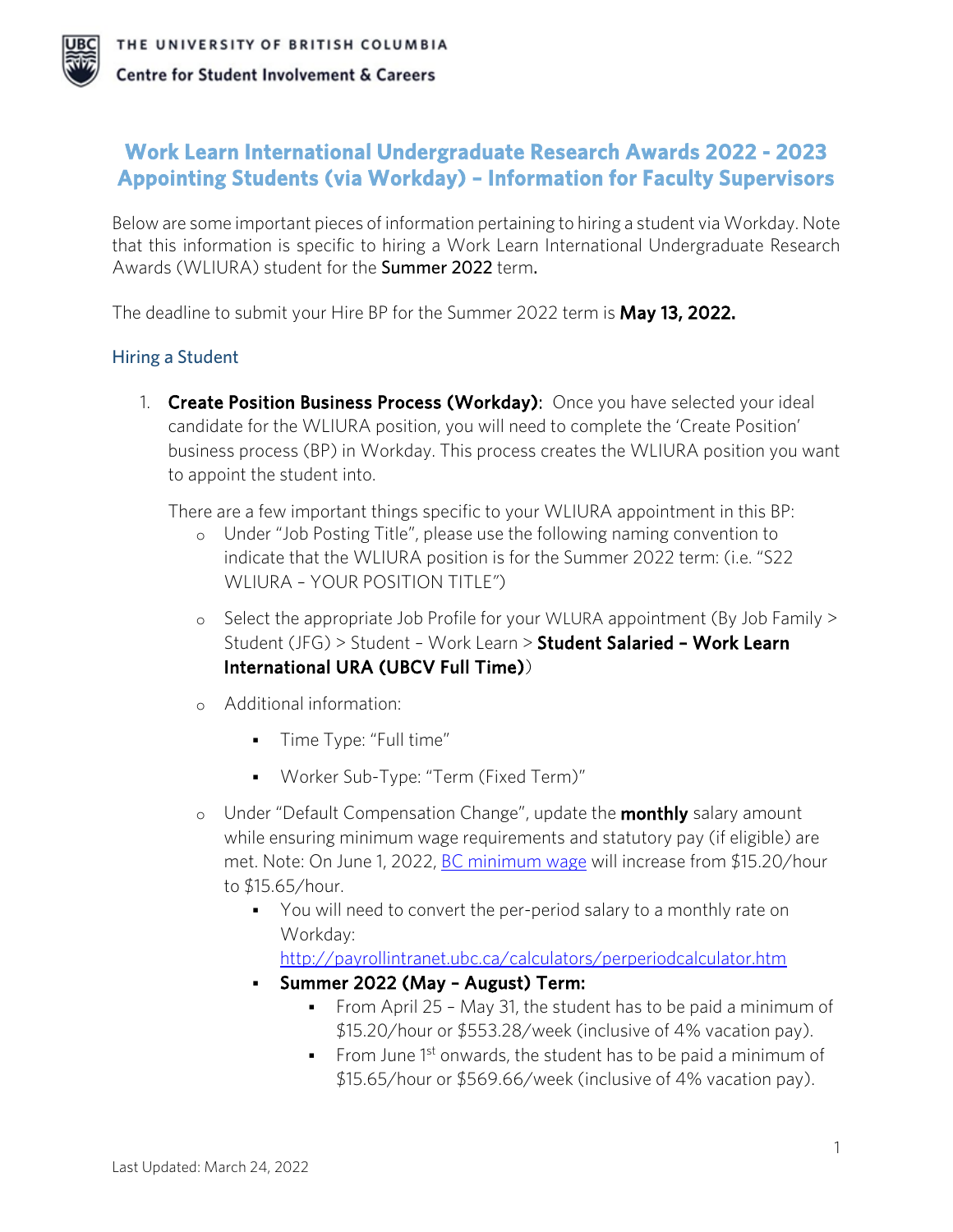

 For example, if the student is doing a 16-week work-term from May 2 – Aug 19, 2022, the minimum wage will be \$8,931.83 (or \$2,435.95 monthly). To obtain the monthly rate, go to the salary [calculator](http://payrollintranet.ubc.ca/calculators/perperiodcalculator.htm) and enter the student's start and end date. The monthly salary varies depending on the start and end date of employment, and it's determined by using the salary calculator. Below is a screenshot of the salary calculator:

| <b>Salary Calculator</b><br>(per-period to monthly) |                             |  |  |  |
|-----------------------------------------------------|-----------------------------|--|--|--|
|                                                     | Start Date: Mon May 02 2022 |  |  |  |
|                                                     | End Date: Fri Aug 19 2022   |  |  |  |
| Per Period Salary: 8931.83                          |                             |  |  |  |
| Calculate<br>Reset                                  |                             |  |  |  |
| monthly salary: 2435.95                             |                             |  |  |  |

- If the student is appointed for a period of more than 16 weeks, this should be reflected in the student's wage with an increase of at least \$113.93 per additional day or \$569.66/week
- For reference, please see the table below for the minimum per period and monthly rate based on the student's start and end dates:

| $T$ erm | <b>Start Date</b> | <b>End Date</b>   | <b>Total Number</b><br>of Work Days | Total (incl.<br>4% vacation) | Monthly<br><b>Salary Rate</b> |
|---------|-------------------|-------------------|-------------------------------------|------------------------------|-------------------------------|
| Summer  | April 25, 2022    | August 12, 2022   | 80                                  | 8,915.45<br>\$               | \$2,406.62                    |
| Summer  | April 26, 2022    | August 15, 2022   | 80                                  | \$<br>8,918.73               | \$2,410.47                    |
| Summer  | April 27, 2022    | August 16, 2022   | 80                                  | \$<br>8,922.00               | \$2,416.79                    |
| Summer  | April 28, 2022    | August 17, 2022   | 80                                  | \$<br>8,925.28               | \$2,423.15                    |
| Summer  | April 29, 2022    | August 18, 2022   | 80                                  | \$<br>8,928.56               | \$2,429.54                    |
| Summer  | May 2, 2022       | August 19, 2022   | 80                                  | $\mathfrak{D}$<br>8,931.83   | \$2,435.95                    |
| Summer  | May 3, 2022       | August 22, 2022   | 80                                  | \$<br>8,935.11               | \$2,442.40                    |
| Summer  | May 4, 2022       | August 23, 2022   | 80                                  | \$<br>8,938.38               | \$2,448.87                    |
| Summer  | May 5, 2022       | August 24, 2022   | 80                                  | \$<br>8,941.66               | \$2,455.38                    |
| Summer  | May 6, 2022       | August 25, 2022   | 80                                  | \$<br>8,944.94               | \$2,461.91                    |
| Summer  | May 9, 2022       | August 26, 2022   | 80                                  | \$<br>8,948.21               | \$2,468.47                    |
| Summer  | May 10, 2022      | August 29, 2022   | 80                                  | \$<br>8,951.49               | \$2,475.07                    |
| Summer  | May 11, 2022      | August 30, 2022   | 80                                  | \$<br>8,954.76               | \$2,481.69                    |
| Summer  | May 12, 2022      | August 31, 2022   | 80                                  | \$<br>8,958.04               | \$2,488.34                    |
| Summer  | May 13, 2022      | September 1, 2022 | 80                                  | \$<br>8,961.32               | \$2,492.40                    |
| Summer  | May 16, 2022      | September 2, 2022 | 80                                  | \$<br>8,964.59               | \$2,496.47                    |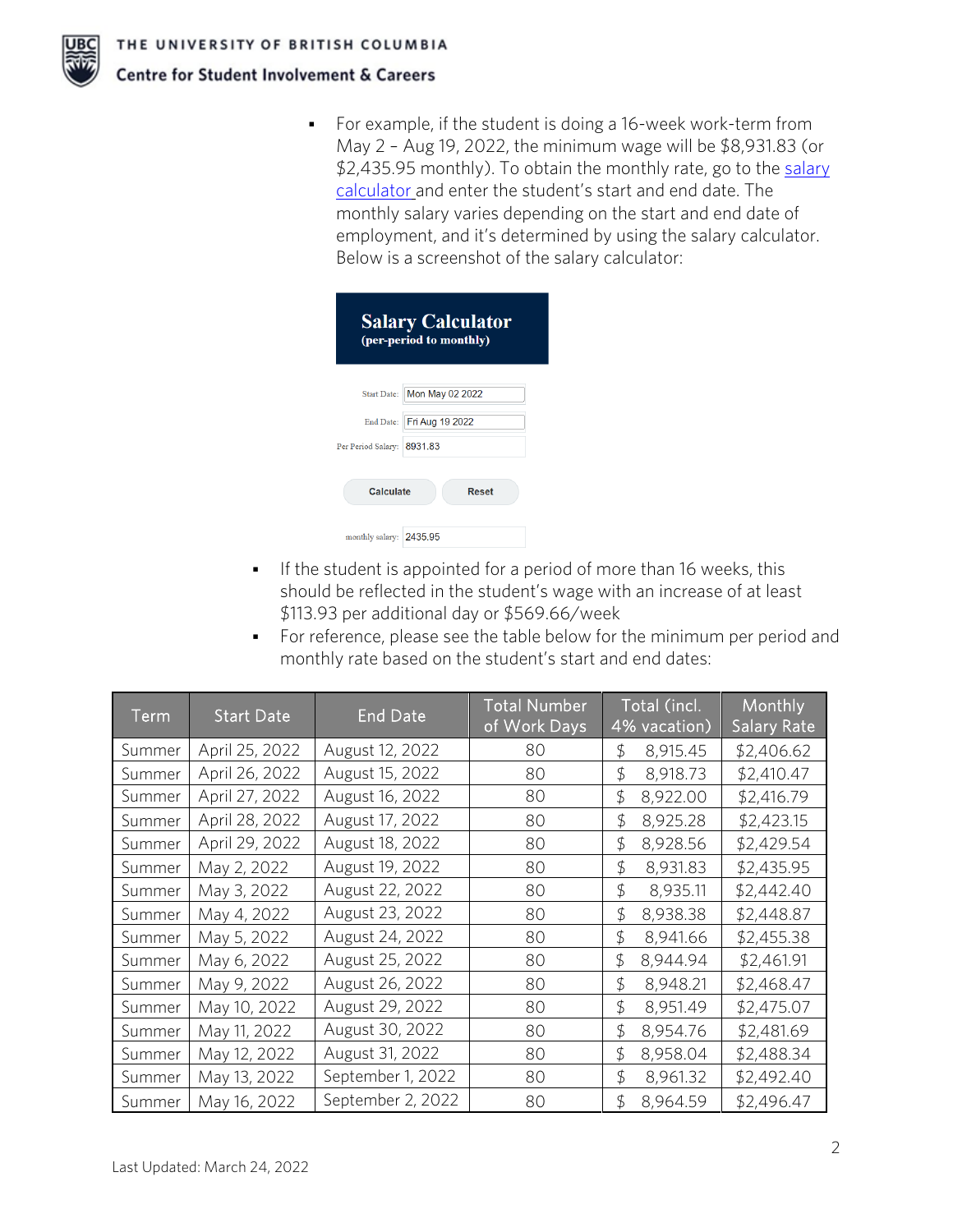- **Centre for Student Involvement & Careers** 
	- Any questions regarding minimum wage calculations can be directed to the general inbox at [worklearn.iura@ubc.ca.](mailto:worklearn.iura@ubc.ca)
	- o Expand "Additional Details", please include the end date of the WLIURA appointment.
		- Please ensure that the appointment is for a period of at least 16 consecutive weeks and that the dates of employment are accurate.
		- The latest date a student can start working to meet the 16-week minimum requirement is:
			- **Summer 2022 (May August): May 16, 2022**
	- o For information on how to create a position in Workday, please review the following [training resources](https://irp.ubc.ca/training) developed by the Integrated Renewal Program (IRP) team. You can also contact the [IRP Help Desk](https://irp.ubc.ca/contact) or call IRP directly at 604-822- 8200.
	- 2. **Direct Hire Business Process (Workday)**: Once your position has been approved in Workday via the 'Create Position' BP, and you have selected the student you wish to hire into your WLIURA position, you will need to complete the 'Direct Hire' BP in Workday.

There are a few important things specific to your WLIURA appointment in this BP:

- o Select the arrow to expand the 'Additional Information' section.
- o Update the position Job Title to "S22 WLIURA YOUR POSITION TITLE"
- o Update the "Default Weekly Hours" to 35.
	- Note: The student is expected to be working full-time hours (35 paid hours/week plus a 1-hour/day unpaid lunch break).
- o Under "Additional Job Classification", you will need to identify the student's degree level (Departmental Use > "Bachelor Student – International") and complete the end date of the appointment.
- $\circ$  You must also submit the unique WLIURA project ID, the student number of the student you wish to hire and student's residence in Canada this Summer (specifically the province they will reside in) and the per period salary into the first comments field in this BP, using the following format {Project ID; Student #; Canadian Province; Per-period salary}.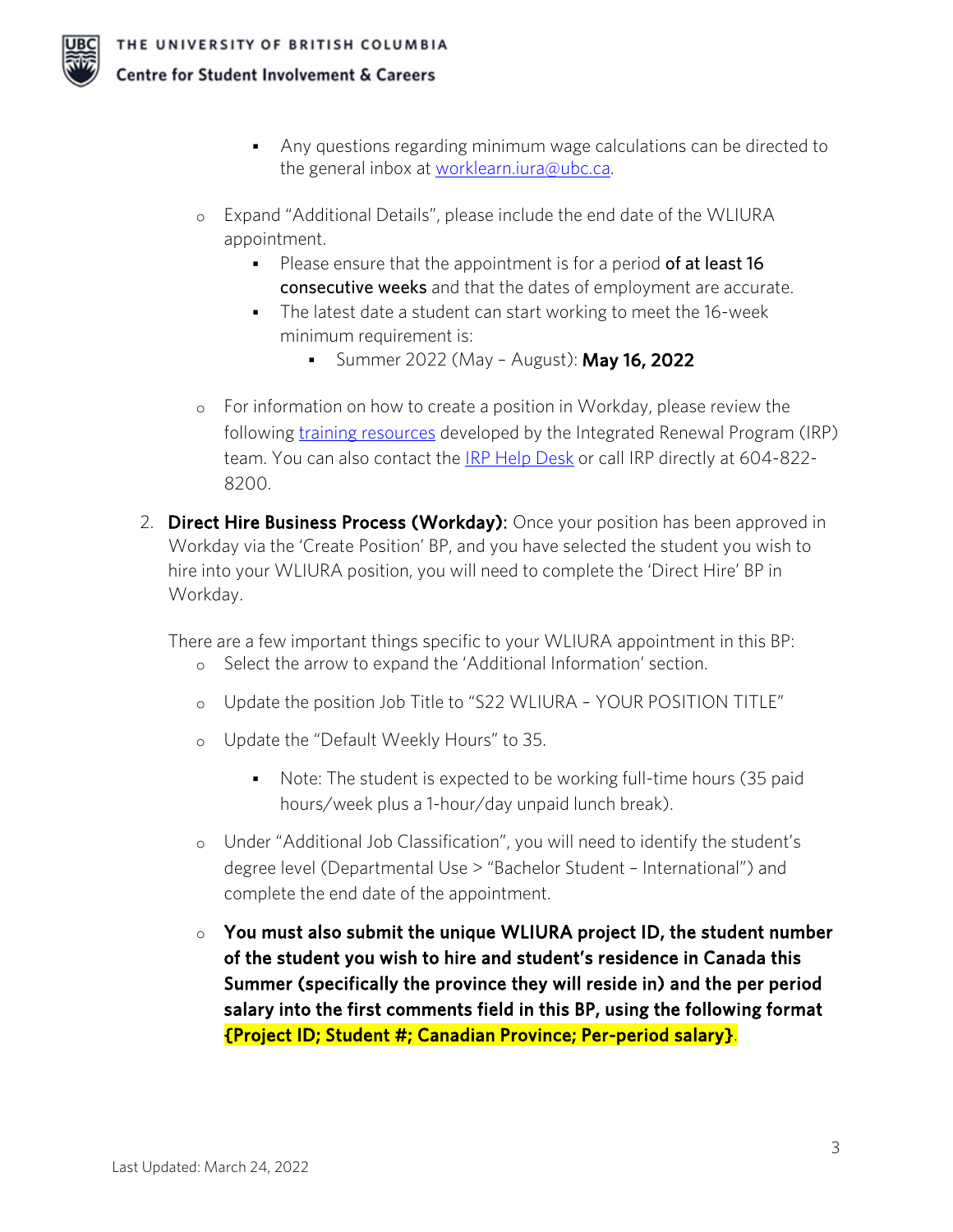

- For example, for project ID 122000, student number 12345678, student residing in BC and paid \$8852.48 for the award term, you will enter {122000; 12345678; BC; \$8852.48}.
- This ID allows our office to verify that the information submitted in this BP is what was approved and to confirm student eligibility.
- We'll send back the BP if this is not provided.
- $\circ$  Due to limitations to our Security Access on Workday, we require administrators to make sure that students have valid visas to be eligible to work in Canada for the duration of the work term. If a student is graduating in May 2022, please ensure they have applied for PGWP, or if they have enrolled in Graduate School, to have a valid offer letter.
- o Please see below screenshots of this step in the process within Workday.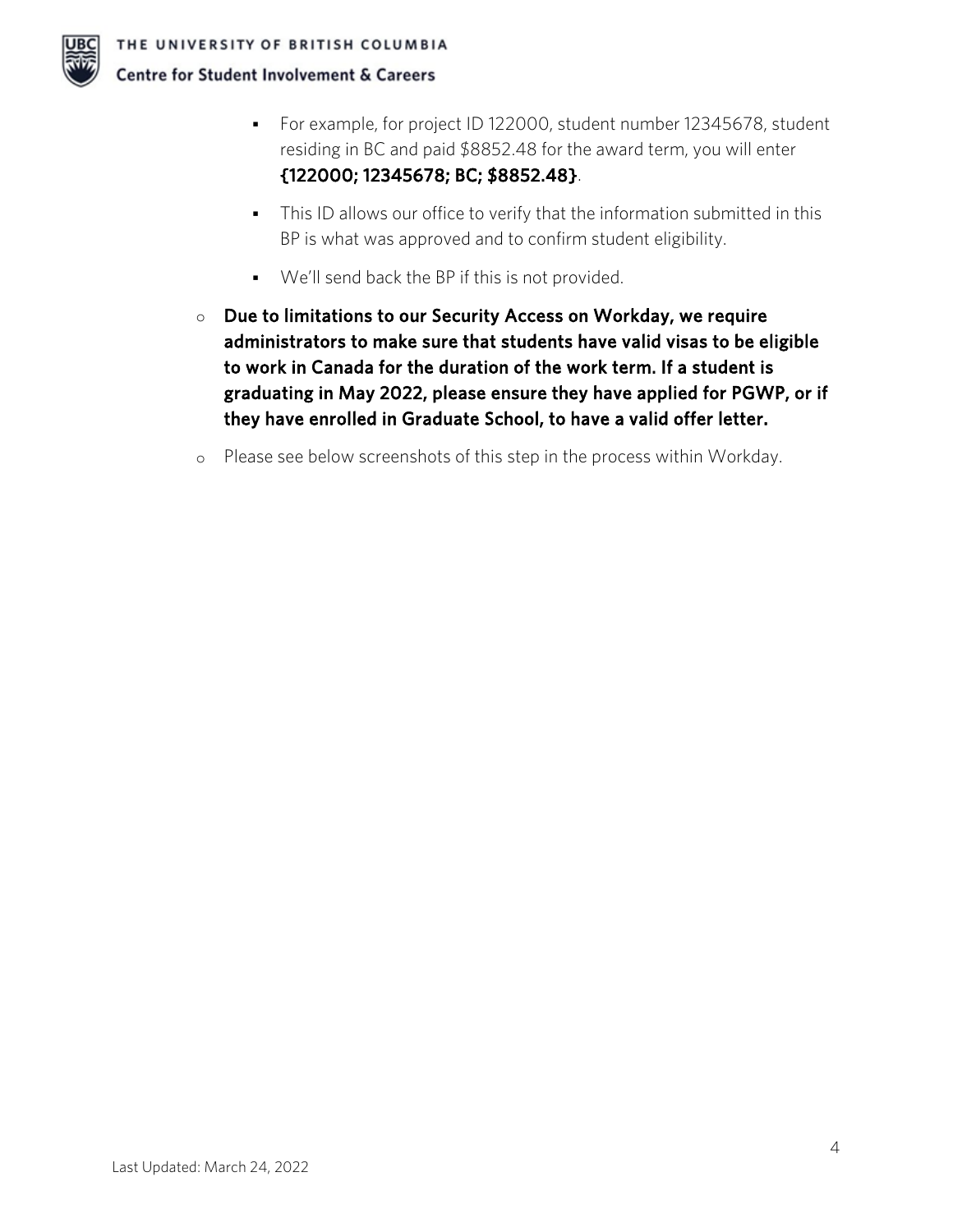

# $\leftarrow$  Hire Employee **WLIURA Student Test** (Actions) Department of EUT UBCV 783 (EUT Manager A UBCV 783) (Actions)

| Hire Date *<br>2021-05-03<br>三<br>X Hire Employee > New Hire<br>Reason<br>$^\star$                                |                                                                                                         |
|-------------------------------------------------------------------------------------------------------------------|---------------------------------------------------------------------------------------------------------|
| <b>Job Details</b>                                                                                                | Under "Job Details", find<br>the position of interest<br>(fields in this section will<br>auto-populate) |
| POOOOXXXXX WLIURA S21-<br>≔<br>Position<br>÷<br>Position Title                                                    |                                                                                                         |
| ≔<br>X Term (Fixed Term) [<br>Employee Type *                                                                     |                                                                                                         |
| Student Salaried - Work Learn<br>≔<br>Job Profile<br>$\star$<br>$\times$<br>International URA (UBCV Full<br>Time) |                                                                                                         |
| $\times$ Full time<br>≔<br><b>Time Type</b><br>$^\star$                                                           |                                                                                                         |
| ≔<br>Location<br>X UBC Vancouver Campus<br>*                                                                      |                                                                                                         |
| ≔<br>Work Space                                                                                                   |                                                                                                         |
| ≔<br>x Salary<br>Pay Rate Type                                                                                    |                                                                                                         |



# $\blacktriangleright$   $\odot$  Additional Information

Select the arrow to expand the "Additional Information" section and add in hours per week, start date/end date, etc.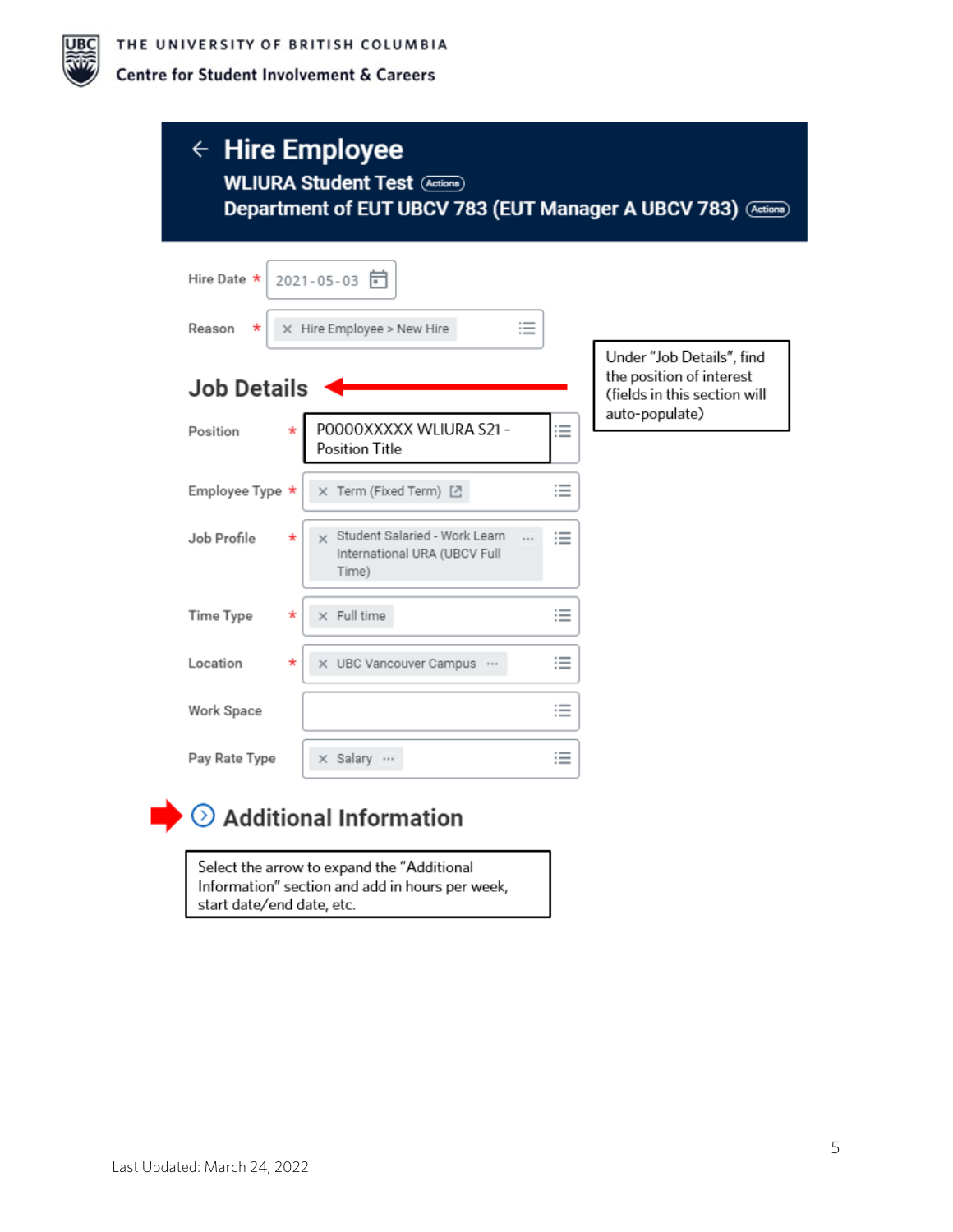

# $\times$  Additional Information

| Job Title                                                                                                                                                   | S21 WLIURA - YOUR POSITION TITLE                                                                                                                                                                                                                                                                     |                                                                                                 |  |  |  |
|-------------------------------------------------------------------------------------------------------------------------------------------------------------|------------------------------------------------------------------------------------------------------------------------------------------------------------------------------------------------------------------------------------------------------------------------------------------------------|-------------------------------------------------------------------------------------------------|--|--|--|
| <b>Business Title</b>                                                                                                                                       | S21 WLIURA - YOUR POSITION TITLE                                                                                                                                                                                                                                                                     |                                                                                                 |  |  |  |
| <b>Location Weekly Hours</b>                                                                                                                                | 40                                                                                                                                                                                                                                                                                                   |                                                                                                 |  |  |  |
| Default Weekly Hours                                                                                                                                        | 35                                                                                                                                                                                                                                                                                                   | Under "Default Weekly<br>Hours", adjust hours to 35                                             |  |  |  |
| Scheduled Weekly Hours                                                                                                                                      | 35                                                                                                                                                                                                                                                                                                   |                                                                                                 |  |  |  |
| <b>FTE</b>                                                                                                                                                  | 100%                                                                                                                                                                                                                                                                                                 |                                                                                                 |  |  |  |
| Job Category                                                                                                                                                | Student Employee                                                                                                                                                                                                                                                                                     |                                                                                                 |  |  |  |
| Job Classifications                                                                                                                                         | 35.0 - DEFAULT HOURS 35 Weekly (Central HR Use Only-Canada)<br>40.0 - DEFAULT HOURS 40 Weekly (Central HR Use Only-Canada)<br>86 - TIER Other Students (Central HR Use Only-Canada)<br>OTH - CLUSTER Other (Central HR Use Only-Canada)<br>TRI - Tri-Agency Student Job (Central HR Use Only-Canada) |                                                                                                 |  |  |  |
| Additional Job Classifications<br>First Day of Work                                                                                                         | × Bachelor Student - International -<br>≔<br>(Departmental Use-Canada)<br>2021-05-03 同                                                                                                                                                                                                               | Under "Additional Job<br>Classification", select<br>"Bachelor Student -<br>International"       |  |  |  |
| Continuous Service Date                                                                                                                                     | $2021 - 05 - 03$<br>╔                                                                                                                                                                                                                                                                                |                                                                                                 |  |  |  |
| <b>End Employment Date</b>                                                                                                                                  | 2021-08-20                                                                                                                                                                                                                                                                                           | Please ensure the length of the<br>appointment is a min. of 16<br>consecutive weeks in duration |  |  |  |
| Under comments, please use the following format:<br>{122000; 12345678;<br>BC; \$8852.48}<br>· {Project ID; Student #; Canadian Province; Per-period salary} |                                                                                                                                                                                                                                                                                                      |                                                                                                 |  |  |  |
| <b>Attachments</b>                                                                                                                                          |                                                                                                                                                                                                                                                                                                      |                                                                                                 |  |  |  |
| rop files here<br>Save for Later<br><b>Submit</b><br>Cancel                                                                                                 |                                                                                                                                                                                                                                                                                                      |                                                                                                 |  |  |  |

If any information does not match what you received funding for, the student is not eligible to hold a WLIURA appointment as per the [student eligibility,](https://students.ubc.ca/career/campus-experiences/undergraduate-research/work-learn-international-undergraduate-research-awards) or any other changes need to be made, our office will 'send back' this BP to the owner for review and resubmission.

If you have additional comments you would like to enter into this BP, please enter them into the other comments fields within this BP.